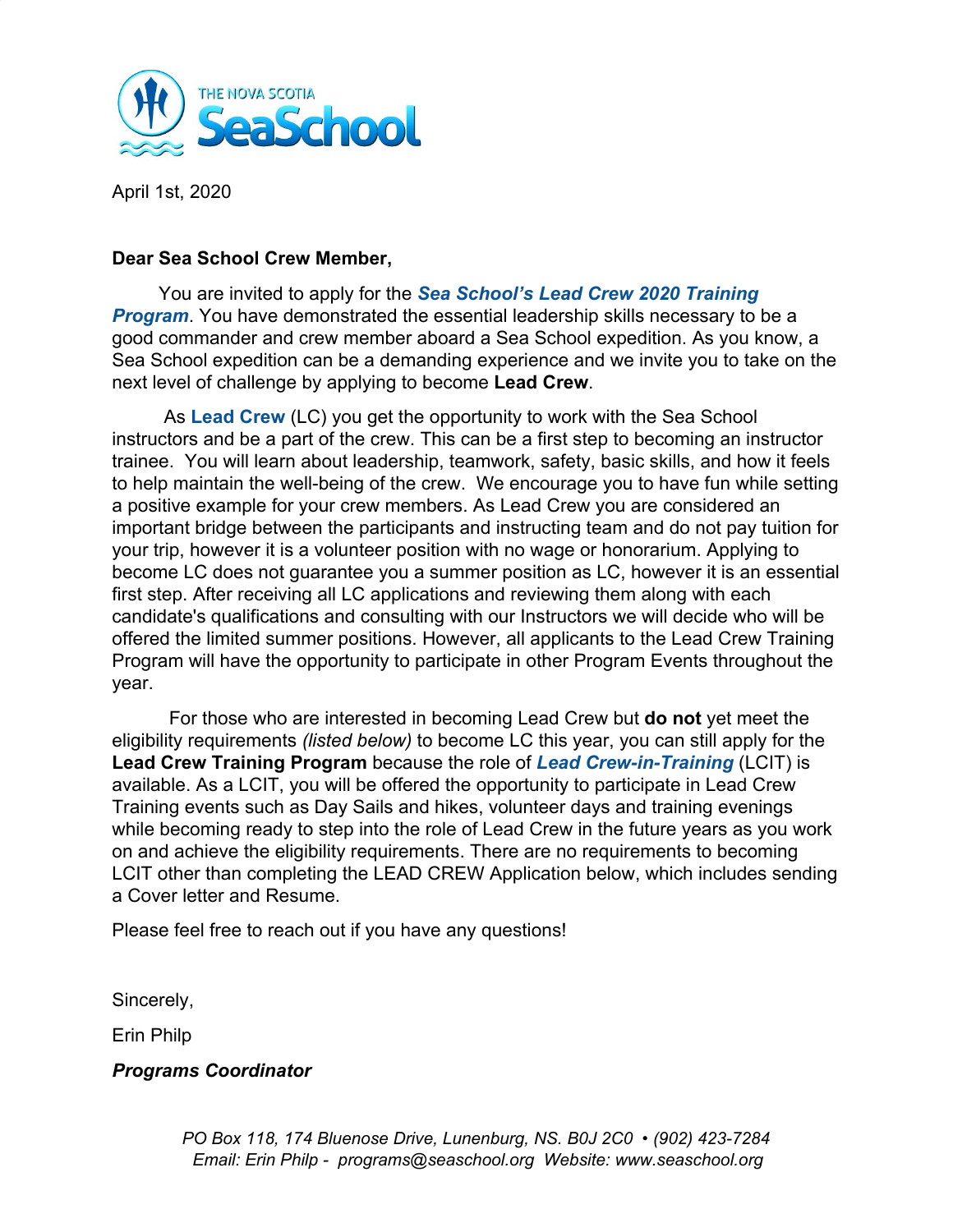# **HOW TO APPLY**

*Listed below is an overview of Lead Crew Application requirements & due dates:*

## *DUE DATES:*

#### **DUE :** *May 4, 2020***:**

**1.** Send us a cover letter telling us why you are interested in the position and why we should consider you for Leading Crew or Lead Crew-in-Training

**2.** Send us your resume, describing any certifications, jobs or related/relevant experience *(school trips/classes, family trips, other camps..etc)*

**3.** Return the completed self-evaluation form included in this package

**4.** Get certified or plan to get certified and let us know about your plan before June 15th, 2020 *\* Certifications will be happily accepted but may not be a hard-and-fast requirement in 2020 due to COVID-19 circumstances & considerations*

#### **DUE :** *May 15, 2020***:**

**1.** RSVP to attend the Lead Crew Weekend/Day Sail/volunteer days *\*\*Current Dates for Lead Crew Weekend: Sat June 27th / Sun June 28th other dates to come.*

#### **DUE :** *June 15, 2020***:**

**1.** Get the necessary certification(s) or communicate your plan to become certified.

#### **DUE Dec 31, 2020:**

- **1.** Volunteered for Sea School at least THREE times. Details Below
- **2.** Have completed one more of the three certifications. Details Below

Once we review your : Cover letter, Resume and Self-Evaluation we will contact you to talk about your application. We will arrange a phone or in-person interview with you.

#### **Good Luck and we hope to hear from you soon!**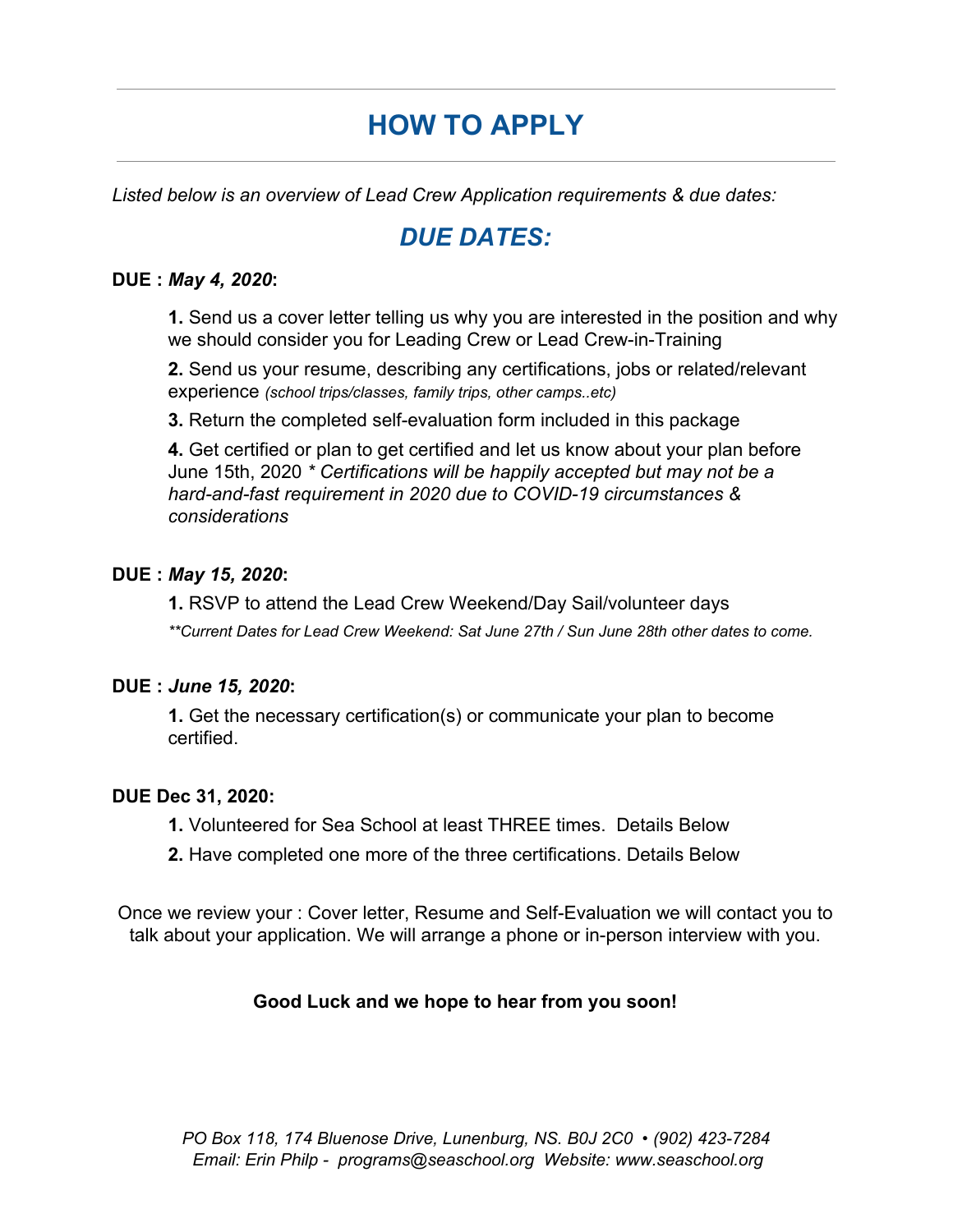# **Leading Crew Eligibility Requirements:**

*Summer 2020*

### *Lead Crew must:*

**1. Have been on a minimum of TWO Sea School Expeditions** (4, 5, 6 or 7-day trips) as a participant. Those applying with **THREE** or more expeditions will be considered **STRONG** Lead Crew candidates. \*\**These courses should be the same "category" eg. 2 sailing trips OR 2 wilderness trips, but exceptions can be made depending on the circumstances.*

If you have done two, you can do a third course early in the summer as a participant, and be more eligible for a leading crew position on a course at the end of the summer, but you must register for your third course and pay your deposit by May 15<sup>th</sup>, 2020.

#### **2. Be at least sixteen years old.**

#### **3. Have received ALL of the following certificates:**

**\*** *If cost of certification is prohibitive please contact the office for bursary information \*\* Certifications will be happily accepted but may not be a hard-and-fast requirement in 2020 due to COVID-19 circumstances & considerations. The PCOC can still be done online however the other two require in person instruction.*

#### I. **Standard First AID and CPR OR Wilderness First Aid**

(Wilderness First Aid, a more intensive course, is usually a weekend course. You can call the Red Cross, St. John Ambulance, Spiritus Training, or Adventure and Safety Atlantic to find out about courses. (The cost of the course varies with the organization teaching it: somewhere around \$90 for Standard First Aid and \$300 for Wilderness First Aid but unlike Standard First Aid, this certification only expires after 5 years.)

II. **Restricted Maritime Radio Operator Certificate (ROC-M)** This is a test you have to write after studying a workbook. Courses for this certificate are developed and delivered by private examiners and/or instructors associated with the Canadian Power and Sail Squadrons (CPS) for around \$60. Courses are not offered very frequently, so plan ahead or you can purchase the study guide online (\$25) and arrange to take the test from a certified examiner in your area. Contact the CPS by calling 1-888-CPS-BOAT (1-888-277-2628) or visiting <https://www.cps-ecp.ca/>and scrolling down to select info on "Marine Radio Operations" to find out more info. Contact the office for help arranging a course. (*This certification has no expiry*.) \*\* *The Sea School organizes ROC-M courses occasionally and will advertise them*

*to our Lead Crew and Lead Crew-in-Training*

III. **Pleasure Craft Operator Card (PCOC)** Contact the Canadian Power and Sail Squadrons (CPS) by calling 1-888-CPS-BOAT (1-888-277-2628) or visiting <https://www.cps-ecp.ca/> and selecting the "PCOC" tab for more info, including how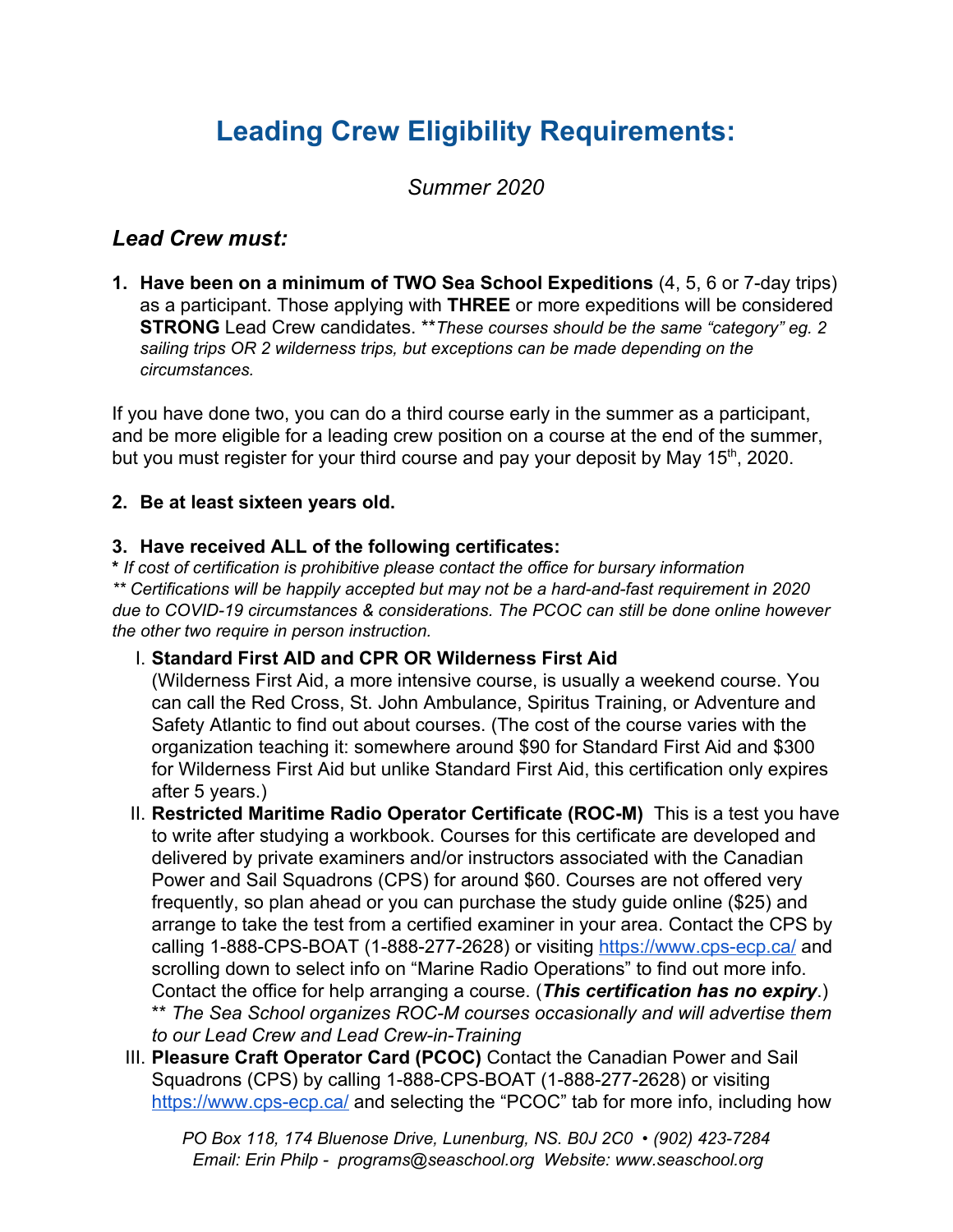to purchase the study guide online, how to find courses in your area, and who to take the test from in person in your area. Visit the Transport Canada website at [https://www.tc.gc.ca/eng/marinesafety/debs-obs-paperwork-paperwork\\_operator-3](https://www.tc.gc.ca/eng/marinesafety/debs-obs-paperwork-paperwork_operator-360.htm) [60.htm](https://www.tc.gc.ca/eng/marinesafety/debs-obs-paperwork-paperwork_operator-360.htm) to find a list of course providers and approved issuers in Nova Scotia. Depending on whether you take a course or study the book independently, the costs will vary. ( *This certification has no expiry*.)

**4. V***olunteer at a minimum of 3 events* **and attend the leading crew training** leading up to your voyage, as part of your Leading Crew commitment.

\**Volunteer opportunities this spring will be determined by the state of the Covid-19 Pandemic, and if limited, the volunteer requirement for Lead Crew candidates may be altered/reduced or completed in the fall.*

The Sea School will advertise a variety of volunteer opportunities as they arise and could include the following programs:

- **▪ Sea School Day Sails** (*Lunenburg*/*Halifax*)
- **▪ Boat Maintenance** preparing the boat to be launched in the spring, postseason putting the boats to "bed", *Lunenburg & Halifax*)
- **Take It Outside Excursions** (*Halifax*, take on Leadership Role: meal planning, trip planning, etc! Get creative! We're open to suggestions)
- **▪ Leading Crew Day Sail** (*Lunenburg*)
- **Sea School fundraising events (Bluenose Marathon, annual Boathouse** SEAson Kick-off. Get creative, we welcome your input and creativity)
- **▪ Sea School Outreach** (Flyering, Booth, Presentations, Spring and Holiday Mail-out, *Lunenburg*/*Halifax*)
- **Support Provisions Person** (cooking, prepping, and packing meals for trips & feast, *Lunenburg*)
- Leading Crew directed events (let us know if you would like to organize an event! We welcome your input & creativity!)
- **5. Have demonstrated strong basic skills** on your previous Sea School courses. This position is open to people from outside of Nova Scotia and we won't be testing candidates on their seamanship skills, apart from perhaps asking some questions when we interview you. We will base our decision on what we saw of your skills on your courses. If you are offered a leading crew position, start training yourself right away so that you are familiar with the list of seamanship skills on the following page. Any other training you can give yourself will be worth it. Review the Crew Handbook (*if your Crew Handbook is missing, please ask for a new copy*).

#### **Seamanship skill checklist:**

*●* Be able to tie these knots: *bowline* (both in your hand and around a pole*), rolling hitch, slippery hitch, cleat hitch, sheet bend. The bowline and slippery hitch you should be able to tie with your eyes closed. See Crew Handbook.*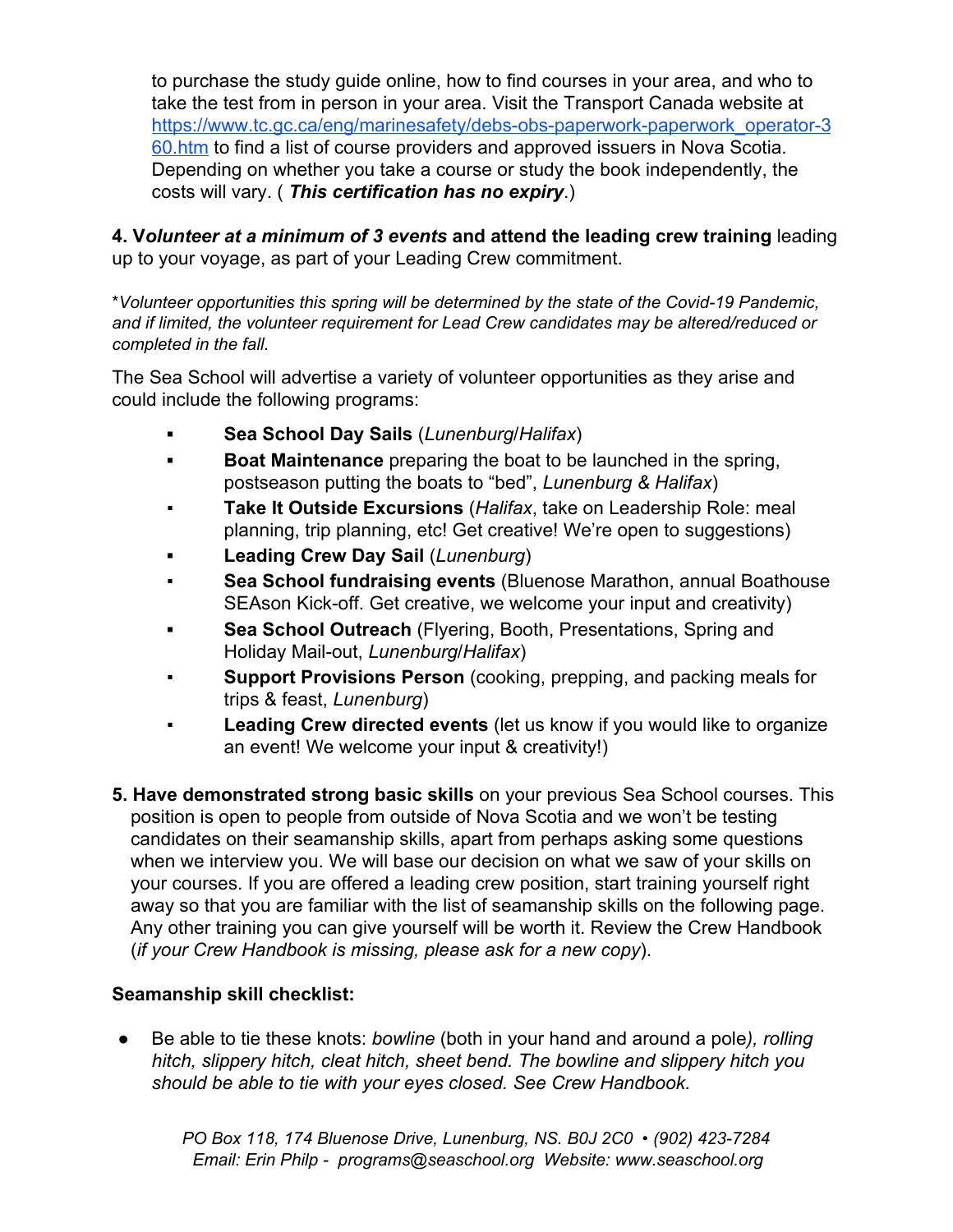- Be able to lay out a compass course on a chart, tell the difference between true and magnetic north, measure distance using the latitude scale, understand how to read the depth numbers and identify at least 10 chart symbols.
- Know and understand the following terms: mainsail, jib, mizzen, sheet, halyard, sprit, snotter, tiller, rudder, centreboard, bow, stern, port, starboard, thwart, fender, danforth anchor, plow anchor, rode, peak pennant, boom.
- Know the following commands and be able to explain what's happening when we do them: tack, gybe, luff, trim, ease, head up, fall off, slack, toss oars, give way, hold water, back water, come to oars, boat your oars.

#### **Wilderness skill checklist:**

- *●* Be able to tie these knots: *bowline* (both in your hand and around a pole*), rolling hitch, slippery hitch, cleat hitch, sheet bend. The bowline and slippery hitch you should be able to tie with your eyes closed. See Crew Handbook.*
- Be able to use a compass on a chart, tell the difference between true and magnetic north, measure distance using the latitude scale, understand how use a compass to plan a route overland
- Know and be able to describe: how to set up a camp, camp etiquette and policies, how to set up a tarp shelter, Camp self-care/hygiene principles, water treatment guidelines.
- Know and be able to describe: how to select wood and build fires in different conditions

Get some books, check out "how-tos" on YouTube, find some sailor friends, go over all these things until you really know them.

**6. Have demonstrated consistently an attitude of self-discipline, responsibility, initiative, maturity, resilience, patience and kindness throughout your participation in Sea School programs, and have a strong interest in teaching.** This is really the most important one. Without this, no amount of skill or certificates will help. This is the main point we will be judging applicants on. So please complete the self-evaluation included here and return it to us with your resume and cover letter. We will discuss it with you when we evaluate your application.

**Remember: the deadline for submitting your application is MONDAY MAY 4th , 2020. This means we must have your letter, resume and self-evaluation form to The Nova Scotia Sea School Office by 4pm on May 4th , 2020 We accept digital applications, to [programs@seaschool.org](mailto:programs@seaschool.org) or [admin@seaschool.org](mailto:admin@seaschool.org) OR on paper mailed to PO Box 118, 174 Bluenose Dr, Lunenburg, NS, B0J 2C0**

\*Please be aware that we receive more applications for Leading Crew than we have spots for on trips, and while we will do all that we can to fit everybody in, **we** *cannot guarantee* **you a spot on a trip**. We have, and will continue to develop a leading crew program that goes beyond expedition sailing trips. If we cannot offer you a trip you will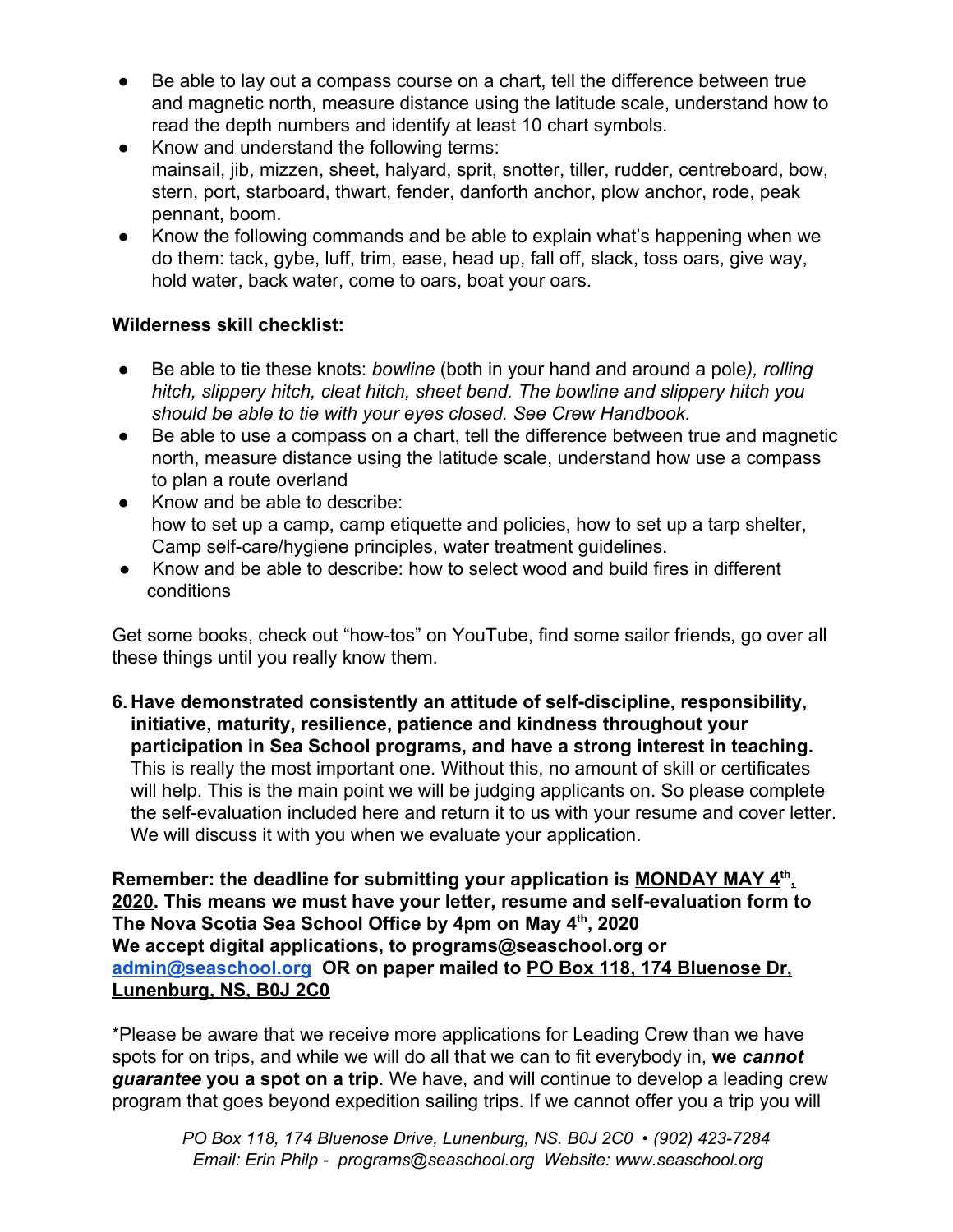still be able to participate in the non-expedition programs and take advantage of the multiple other opportunities the Sea School has to offer. The earlier we have your completed application the better. If you are offered a position, the deadline for completing your eligibility requirements ( Certifications and 2 previous Sea School trips OR 2 previous trips and deposit/payment for your third) is June  $15<sup>th</sup>$ , 2020. This means we must have copies of your certificates into the Sea School by 4pm on June 15<sup>th</sup>, or your position will be offered to the next person on the list. Some of the tests are not offered all the time, so give yourself plenty of time.

*\* Certifications will be happily accepted but may not be a hard-and-fast requirement in 2020 due to COVID-19 circumstances & considerations*

**We all look forward to working with you this summer! Good Luck! For any questions, please contact Erin Philp at programs@seaschool.org.**

**Sincerely,**

**Erin Philp** *Programs Coordinator*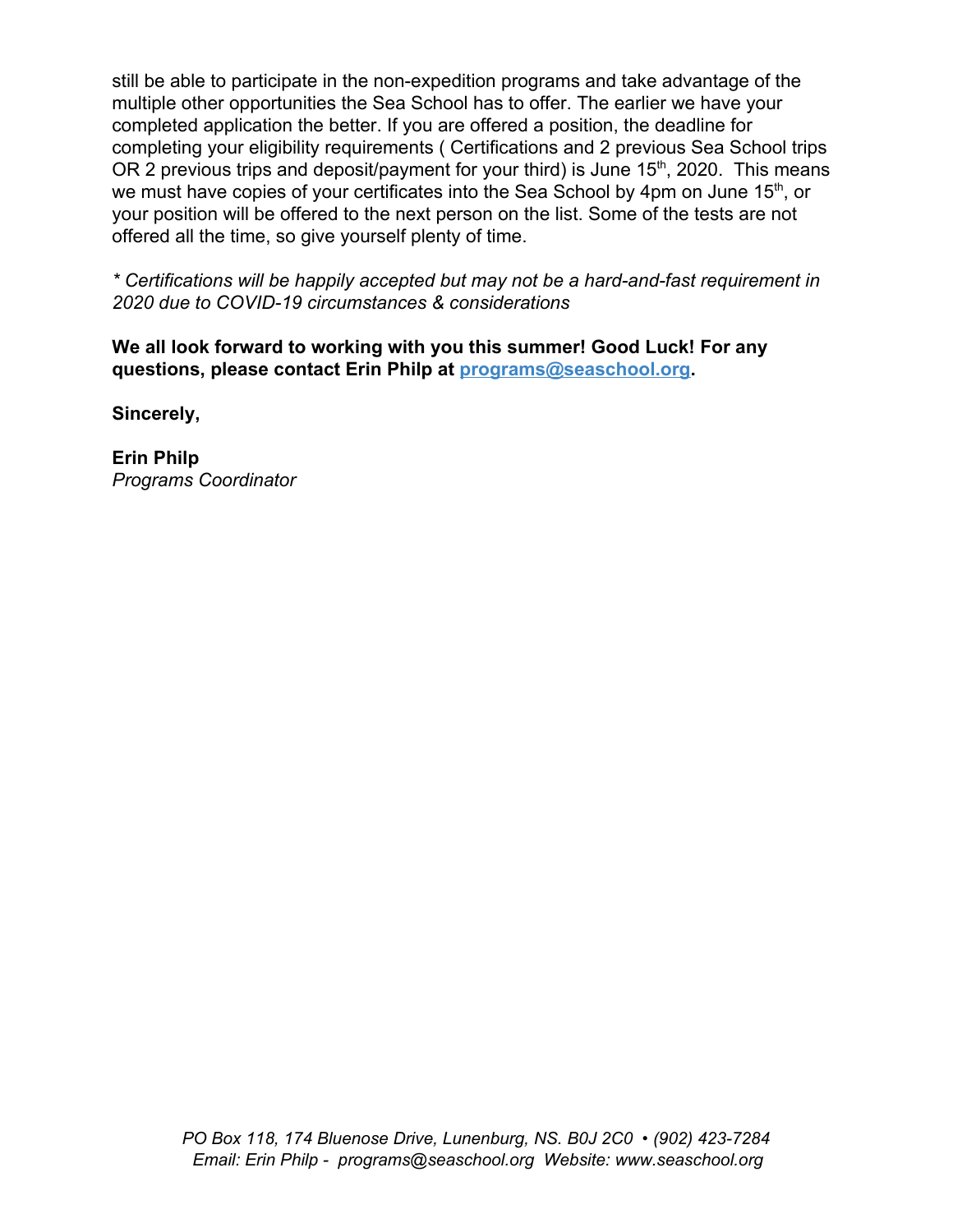## **Seamanship Leading Crew Self-Evaluation Form**

#### *Summer 2020*

*Complete and return to Erin Philp ([programs@seaschool.org](mailto:programs@seaschool.org)) with an application letter and* resume by 4pm, May 4<sup>th</sup>, 2020. Don't forget to indicate which trips you are available to do at the *bottom of this page.*

*Your Name (please print)* : \_\_\_\_\_\_\_\_\_\_\_\_\_\_\_\_\_\_\_\_\_\_\_\_\_\_\_\_\_\_\_\_\_\_\_\_\_\_\_\_\_\_\_\_\_\_\_

On a scale of 1 (need a lot of work) to 5 (great), how do you rate yourself on these qualities?

Self-discipline This is the ability to complete things properly without being reminded and do what needs doing without complaint even if you don't really want to.

Responsibility

This is being trustworthy and conscientious, and being unselfish enough to put other people's needs ahead of your own.

\_\_\_ Initiative

This is the ability to see what needs doing and do it without being asked. It has as much to do with being aware of what's going on around you as with being willing to do things. It's also about being brave enough to try things you're unsure of.

| Resilience                                                                                                                                                                                                |
|-----------------------------------------------------------------------------------------------------------------------------------------------------------------------------------------------------------|
| This is the ability to recover from setbacks and difficulties quickly and on your<br>own. It is being able to stay cheerful and determined even when you're hot, cold,<br>exhausted, angry or frightened. |
| Patience<br>This is being free of complaint or frustration. It's the ability to help people learn at<br>their own pace and in their own way, without judgment or superiority.                             |
| <b>Kindness</b><br>This is the ability to annreciate everyone and to be aware enough of what's going                                                                                                      |

This is the ability to appreciate everyone and to be aware enough of what's going on with everyone that you can offer the right help in the right way at the right time.

#### Interest in Teaching

This is believing that it's more important for people to learn things than for the job to be done "right". It's the desire to offer people chances to do things themselves even if it means giving up the chance to do things yourself.